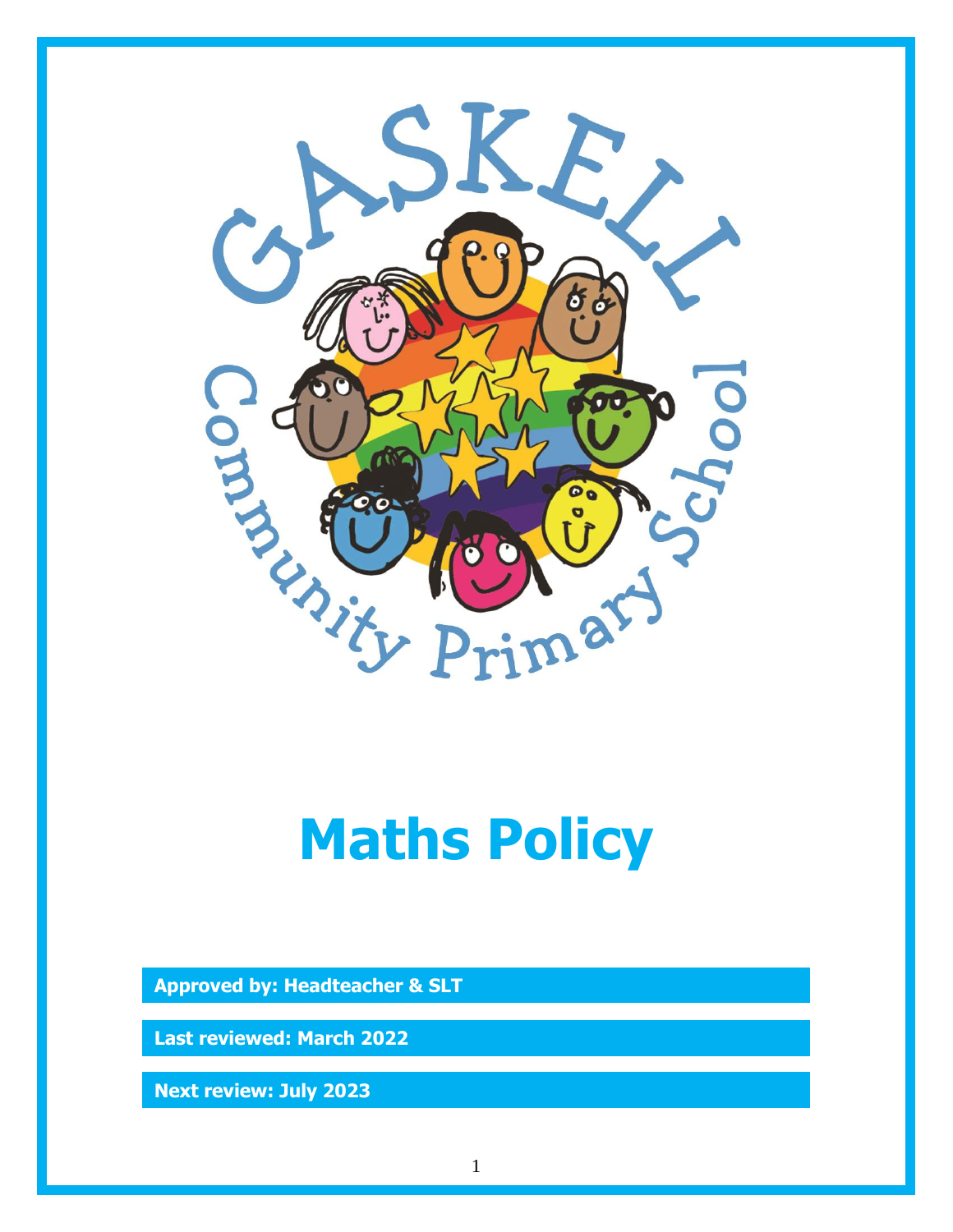# **Intent**

To allow children to be resilient and inspired mathematicians who have the necessary tools to solve problems and communicate mathematically through concreate, pictorial and abstract strategies.

We want all pupils at Gaskell Primary School to experience the beauty, power and enjoyment of mathematics and develop a sense of curiosity about the subject with a clear understanding. By experiencing Maths, our children will understand how Maths can give them the thirst for knowledge about the world they live in. Wider life experiences are limited in our school context and Maths will give the children the chance have excellent knowledge of surviving in the real world of today. By learning about the place they live in, they will gain the knowledge and skills to see how diverse the world around them is. Children will have the opportunity to gain confidence in applying their knowledge into problems and show reasoning. Throughout their time at Gaskell, children will learn how to use money, read tables, and tell the time so that they can use and apply this outside of school life.

This policy outlines the guiding principles by which Gaskell Community Primary School will implement Mathematics in accordance with statutory requirements.

## **What are the aims for the Maths Curriculum?**

- To be able to problem solve.
- To be able show reasoning skills through written, verbal or practical activities.
- To be able to explore, understand and use the correct mathematical vocabulary to communicate effectively.
- To become fluent and confident with timestables.
- To recognise concreate, pictorial and abstract strategies through learning.

## **The National Curriculum for Maths aims to ensure that all pupils:**

- Become fluent in the fundamentals of mathematics, including through varied and frequent practice with increasingly complex problems over time, so that pupils develop conceptual understanding and the ability to recall and apply knowledge rapidly and accurately.
- Reason mathematically by following a line of enquiry, conjecturing relationships and generalisations, and developing an argument, justification or proof using mathematical language.
- Can solve problems by applying their mathematics to a variety of routine and no routine problems with increasing sophistication, including breaking down problems into a series of simpler steps and persevering in seeking solutions.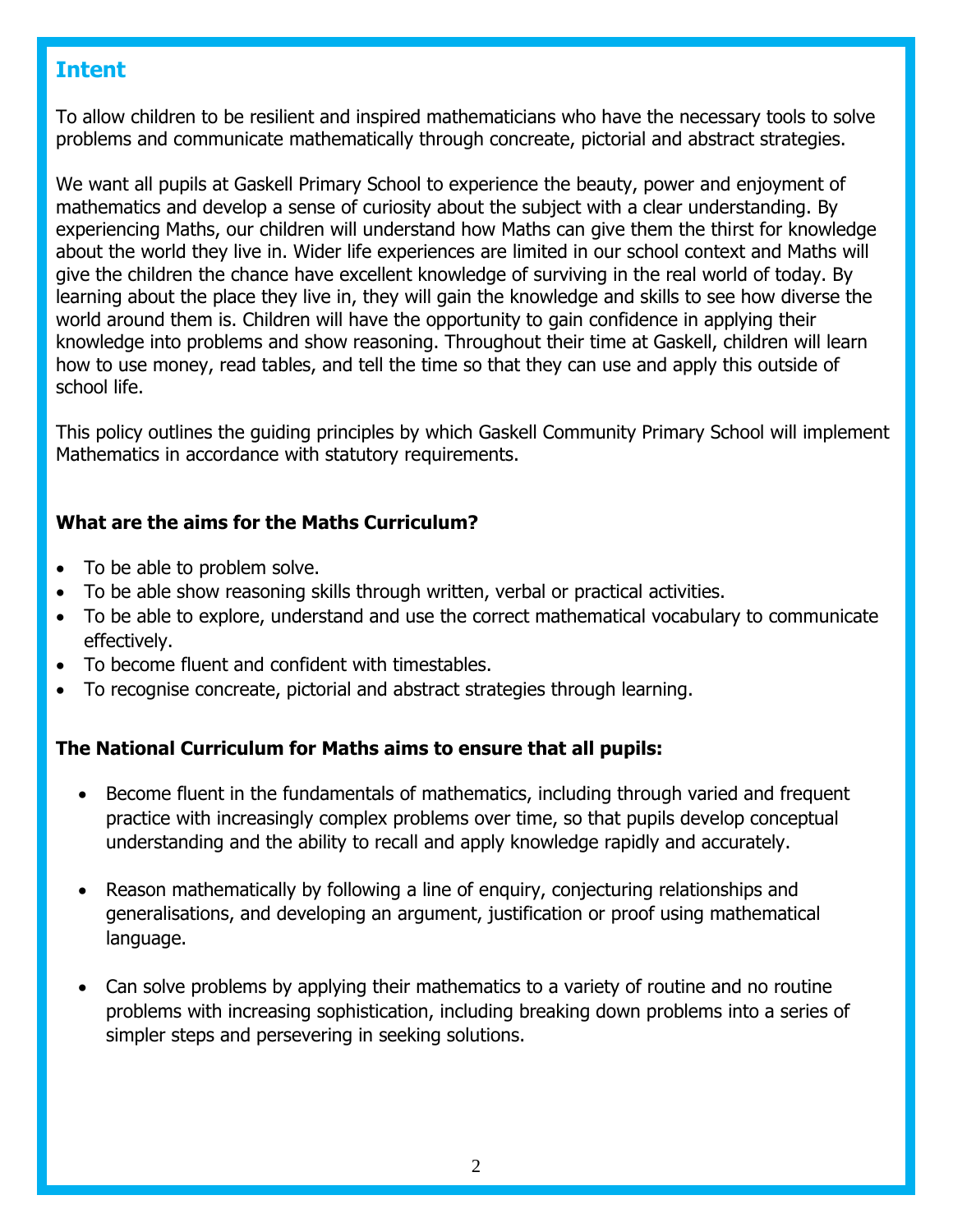## **Implementation**

Every child is given the opportunity to be included in all aspects of school life and in all areas of the curriculum. Teaching and learning in the school ensures that all children are set suitable learning challenges. A broad range of teaching styles are adopted in response to diverse learning needs. We make every effort to overcome potential barriers to learning and assessment for individuals and for groups of children. We aim for Gaskell Primary School to be an ideal learning environment for nurturing and developing the whole child.

#### **How are Maths lessons taught at Gaskell Primary School?**

Children are taught Mathematics for approximately 1 hour daily. Support is determined during each lesson to ensure secure understanding based on the needs of the child. Challenge is visible throughout the whole session, where children are asked to reason and prove their understanding at a deeper secure level. As a school we are following the National Curriculum statements, as well as using the White Rose Maths scheme for support with resources and assessments. As a school we are recapping on previous learning from Maths lessons or key learning areas such as number bonds, doubles, times tables, quick re-call division facts etc. Teachers are well prepared and resourced to use intervention sessions to immediately tackle misconceptions and consolidate learning if not understood.

## **Impact**

By the end of KS2 we aim for children to be fluent in the fundamentals of mathematics with a conceptual understanding and the ability to recall and apply knowledge rapidly and accurately. All pupils will have the skills to solve problems by applying their mathematics to a variety of situations with increasing confidence. Furthermore, pupils will leave Gaskell enthusiastic and keen to learn more about Maths as they start their new journey onto Key Stage 3 with an already broad knowledge of the subject.

## **Our rationale for teaching Maths:**

This policy has been created by staff and Governors to ensure consistency and progression in the school's approach to Mathematics, enabling children to make sense of the world around them through developing their ability to calculate, to reason and to solve problems. It enables children to understand and appreciate relationships and pattern in both number and space in their everyday lives. Through their growing knowledge and understanding, children learn to appreciate the contribution made by many cultures to the development and application of mathematics.

At Gaskell Primary School we aim to:

- develop a positive attitude to mathematics as an interesting and attractive subject in which all children gain some success and pleasure;
- develop mathematical understanding through systematic direct teaching of appropriate learning objectives;
- encourage the effective use of mathematics as a tool in a wide range of activities within school and, subsequently, adult life;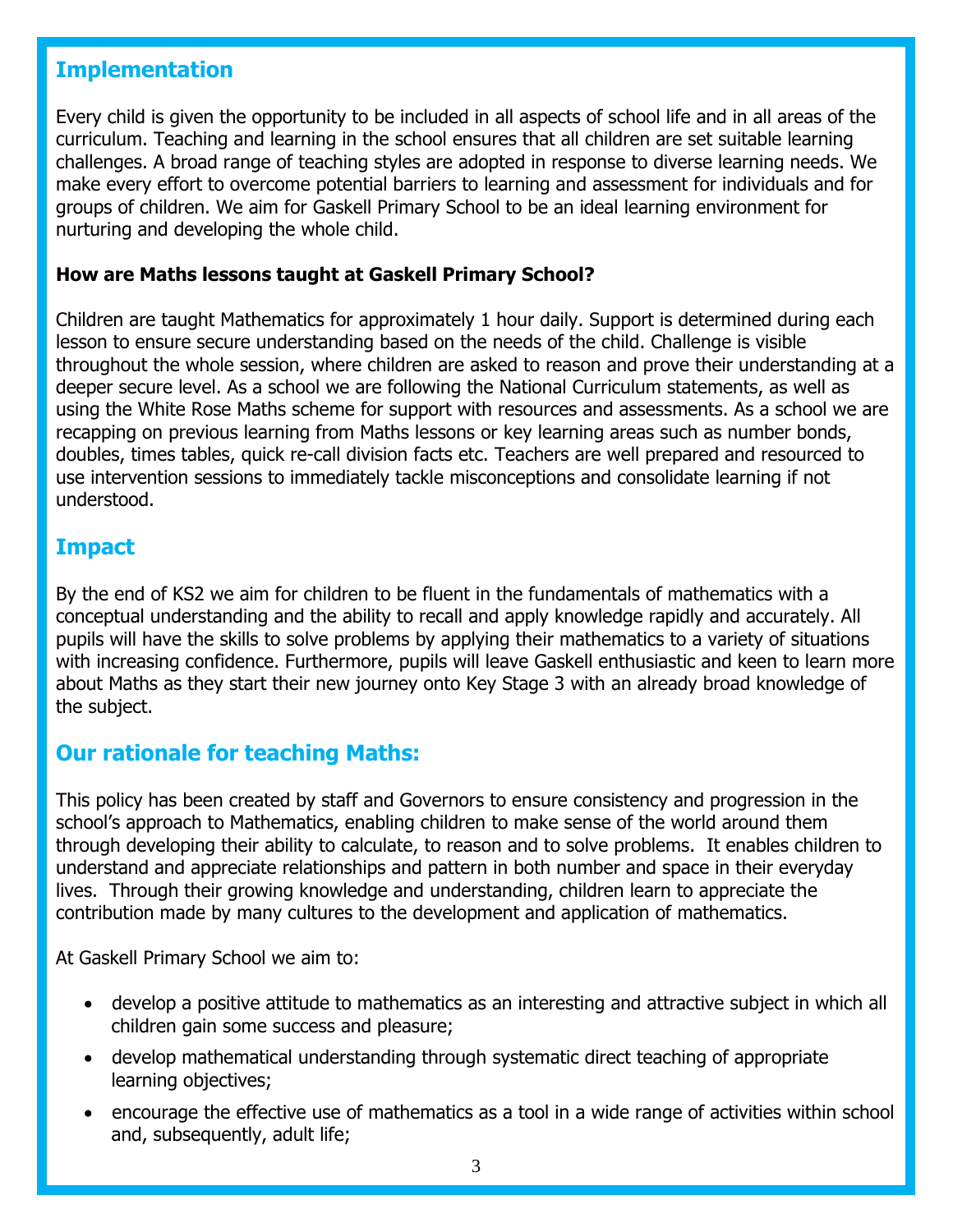- develop an ability in the children to express themselves fluently, to talk about the subject with assurance, using correct mathematical language and vocabulary;
- develop an appreciation of relationships within mathematics;
- develop ability to think clearly and logically with independence of thought and flexibility of mind;
- develop an appreciation of creative aspects of mathematics and awareness of its aesthetic appeal;
- explore, solve and understand mathematical problems and be able to show reasoning;
- develop mathematical skills and knowledge and quick recall of basic facts.

# **Statutory Requirements**

Statutory requirements for the teaching and learning of English are laid out in the National Curriculum (2014)

[https://www.gov.uk/government/uploads/system/uploads/attachment\\_data/file/335186/PRIMARY](https://www.gov.uk/government/uploads/system/uploads/attachment_data/file/335186/PRIMARY%20_national_curriculum_-_English_220714.pdf)  [\\_national\\_curriculum\\_-\\_English\\_220714.pdf](https://www.gov.uk/government/uploads/system/uploads/attachment_data/file/335186/PRIMARY%20_national_curriculum_-_English_220714.pdf)

The statutory framework for the Early Years Foundation Stage (2021)) [https://assets.publishing.service.gov.uk/government/uploads/system/uploads/attachment\\_data/file](https://assets.publishing.service.gov.uk/government/uploads/system/uploads/attachment_data/file%20/974907/EYFS_framework_-_March_2021.pdf)  [/974907/EYFS\\_framework\\_-\\_March\\_2021.pdf](https://assets.publishing.service.gov.uk/government/uploads/system/uploads/attachment_data/file%20/974907/EYFS_framework_-_March_2021.pdf) 

and in the Development Matters in the Early Years Foundation Stage guidance document (2021) Development Matters - GOV.UK [\(www.gov.uk\)](http://www.gov.uk/)

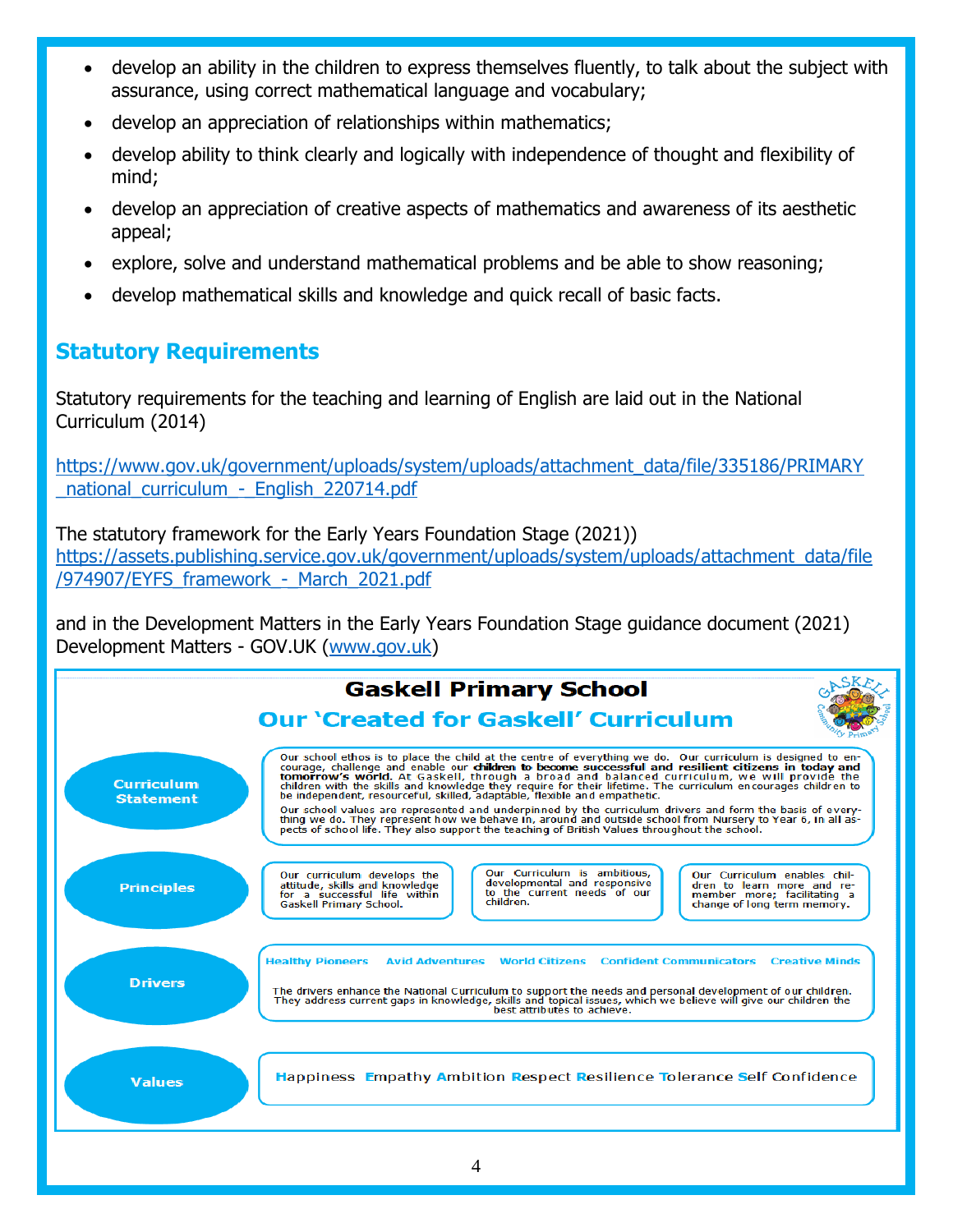At Gaskell we have key values and drivers which support our children **'to become successful citizens in today and tomorrow's world'.** In Maths we show:

**Happiness:** In Maths, we motivate and ensure children are fully engaged and enjoy their lessons. We link to real life problems and also the interests of the children. Children will thrive on learning new things and new concepts in Maths to develop and expand their understanding of Maths.

**Empathy:** We keep connected to the ever changing world and the issues we face locally, nationally and globally. Children are aware of others finding aspects challenging so we support each other in class.

**Ambition:** We aspire to be prepared for our future roles in the community and working world with the use of skills that we have learnt and can apply in our world.

**Respect:** We respect the equipment that we will be using to support our work.

**Resilience:** We appreciate that some aspects of Maths can be challenging but we continue to work hard to improve our skills and our understanding.

**Tolerance:** We respect that other people might have different views to ourselves as we live in a diverse community. In our classes, children make mistakes in Maths but we stick together and support each other.

**Self-confidence:** We are actively engaged in Maths which helps us achieve our goals of problem solving and reasoning.

In Maths we are:

#### **Healthy Pioneers:**

We are aware and enjoy our school environment so that we can explore Active Maths through different learning opportunities. Children will be given the experiences of learning Maths outside and will explore the positive impacts it has on their bodies both mentally and also physically.

#### **World Citizens:**

Our children will develop an understanding about how to survive in the world. Through learning about money, reading timetables, graphs and charts. Children will also be able to tell the time and explore scales as well as measurements so that they will recognise their role in today and tomorrow's world. Children are encouraged to challenge themselves to gain high aspirations about what their future 'world of work' may look like.

#### **Avid Adventurers:**

We are passionate that children are excited about the real world. We believe that a curriculum rich in real life experiences develops confidence and resilience. We want them to know that life exists outside school, their home and local community. There is a world waiting to be explored. We will allow them to manage risk-taking by having lots of fun and experiencing a little danger. These learning experiences will ignite the imagination and advance their knowledge and understanding, taking into account their diverse starting points and enrich their experiences of life.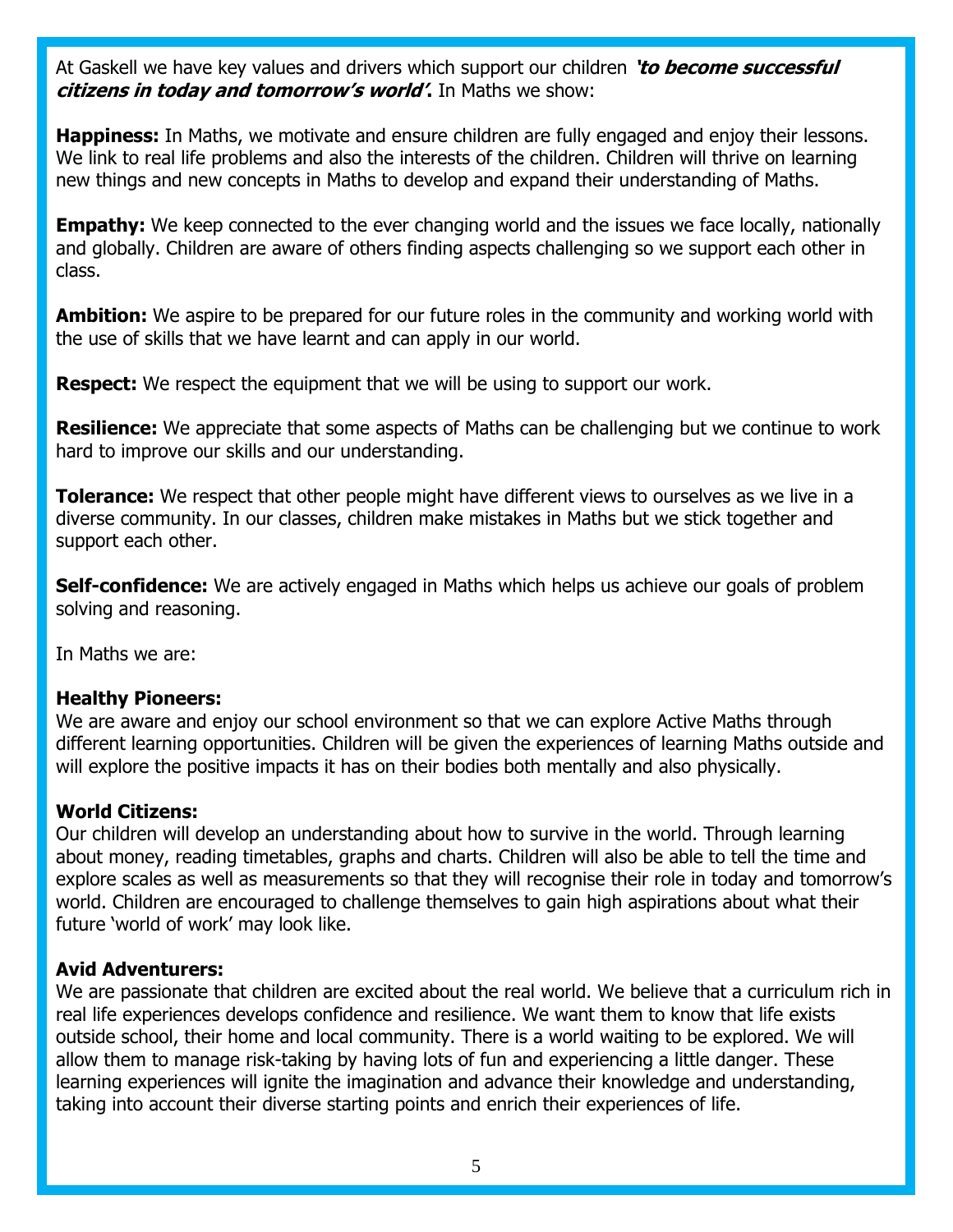#### **Confident Communicators:**

In Maths, we will read and understand questions so that we can therefore make the correct choices when confidently applying our answers. This can be either through writing or verbally speaking using a rich vocabulary on how well we understand Maths.

## **Creative Minds:**

Individuality and self-expression is promoted through Maths whilst developing resilience, resourcefulness and risk taking when faced with more challenging tasks. Creativity is encouraged in all areas.

## **Curriculum**

Teachers will seek to take advantage of opportunities to make links across the Curriculum. They will plan for pupils to practise and apply the skills, knowledge and understanding acquired through Maths lessons to other areas of the curriculum. Extended writing is expected to be produced in some project work.



The Mastery-learning model forms the basis of our approach to traditional teaching. This means spending greater time going into depth about a subject as opposed to racing through the things that all children should know. Previously, racing through content lead to some children having large gaps in subject knowledge because the concept they had just learnt was either too big or learnt too quickly. As a primary school, it is our duty to ensure that children have an absolutely solid, concrete understanding of subject knowledge and skills as well as being emotionally resilient for secondary school.

Now, we have the confidence to take learning at a steadier and deeper pace, ensuring that no child is left behind, as well as providing deeper and richer experiences for children who are above the national expectation for their age.

We focus on all children achieving what is expected of their age group and not going beyond this. Evidence shows that children need to be able to understand a concept, apply it in a range of situations and then be creative to really understand it. Simply going beyond their age group does not guarantee they understand something, it just means they have heard it.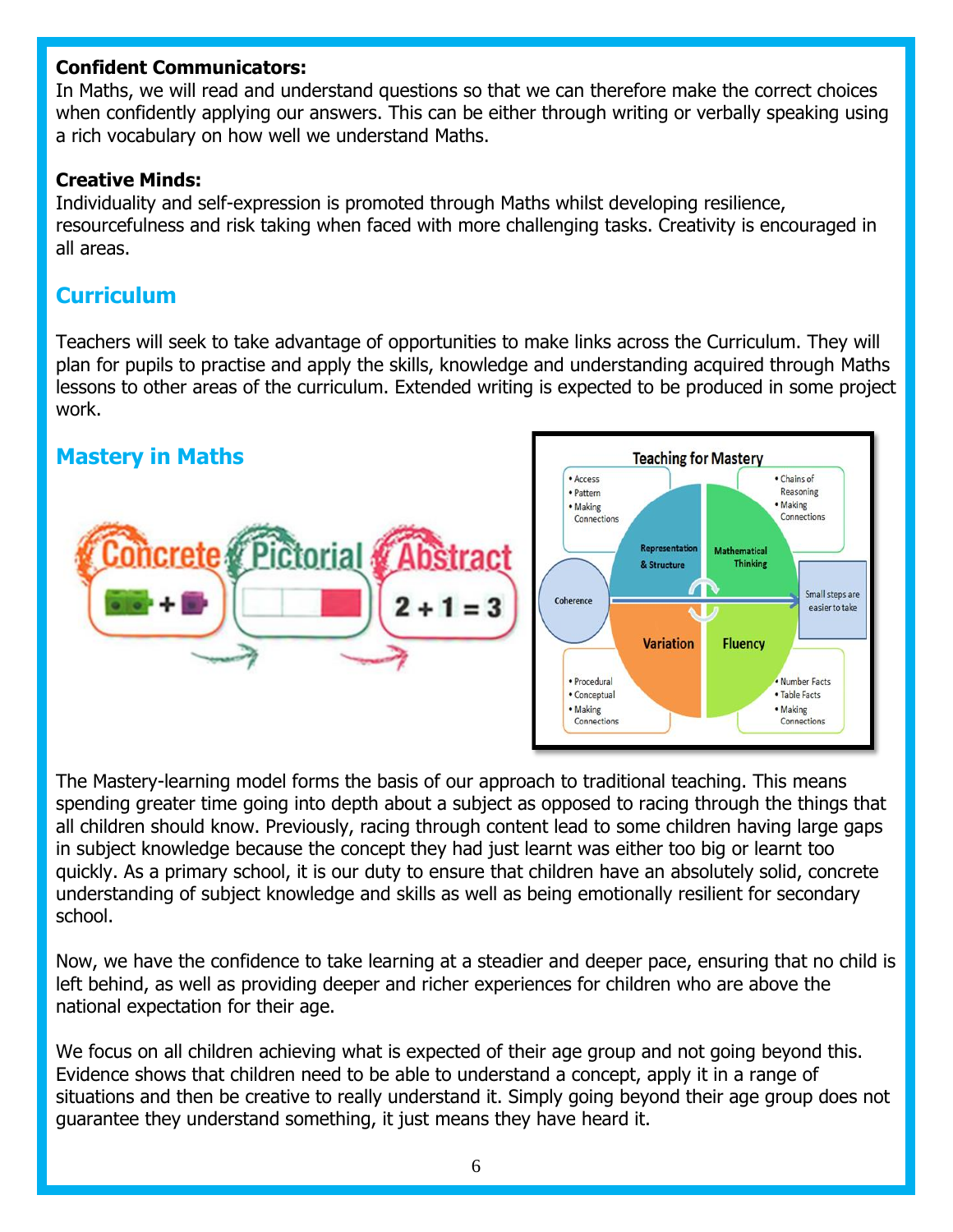At our school no child will be taught content from the year group above them, they will spend time becoming true masters of content, applying and being creative with new knowledge and skills in multiple ways.

## **Contribution in Mathematics to Teaching in Other Curriculum Areas**

At Gaskell school we use the Focus Learning Challenge Curriculum to highlight creative learning opportunities and outcomes for mathematics across other subjects.

## **English**

Mathematics contributes significantly to the teaching of English in our school by actively promoting the skills of reading, writing, speaking and listening.

## **ICT**

The effective use of ICT can enhance the teaching and learning of mathematics when used appropriately. When considering its use, we take into account the following points:

- ICT should enhance good mathematics teaching. It should be used in lessons only if it supports good practice in teaching mathematics;
- Any decision about using ICT in a particular lesson or sequence of lessons must be directly related to the teaching and learning objectives for those lessons;
- ICT should be used if the teacher and/or the children can achieve something more effectively with it than without it;
- Useful suggestions as to integrating ICT is given in the ICT section of the Lancashire Interactive Planning tool (National Curriculum 2013).

#### **Science**

Almost every scientific investigation or experiment is likely to require one or more of the mathematical skills of classifying, counting, measuring, calculating, estimating and recording in tables and graphs. In science pupils will for example order numbers, including decimals, calculate simple means and percentages, use negative numbers when taking temperatures, decide whether it is more appropriate to use a line graph or bar chart, and plot, interpret and predict from graphs.

## **Art, Design and Technology**

Measurements are often needed in art and design and technology. Many patterns and constructions are based on spatial ideas and properties of shapes, including symmetry. Designs may need enlarging or reducing, introducing ideas of multiplication and ratio. When food is prepared a great deal of measurement occurs, including working out times and calculating cost; this may not be straightforward if only part of a packet of ingredients has been used. **History, Geography and Religious Education**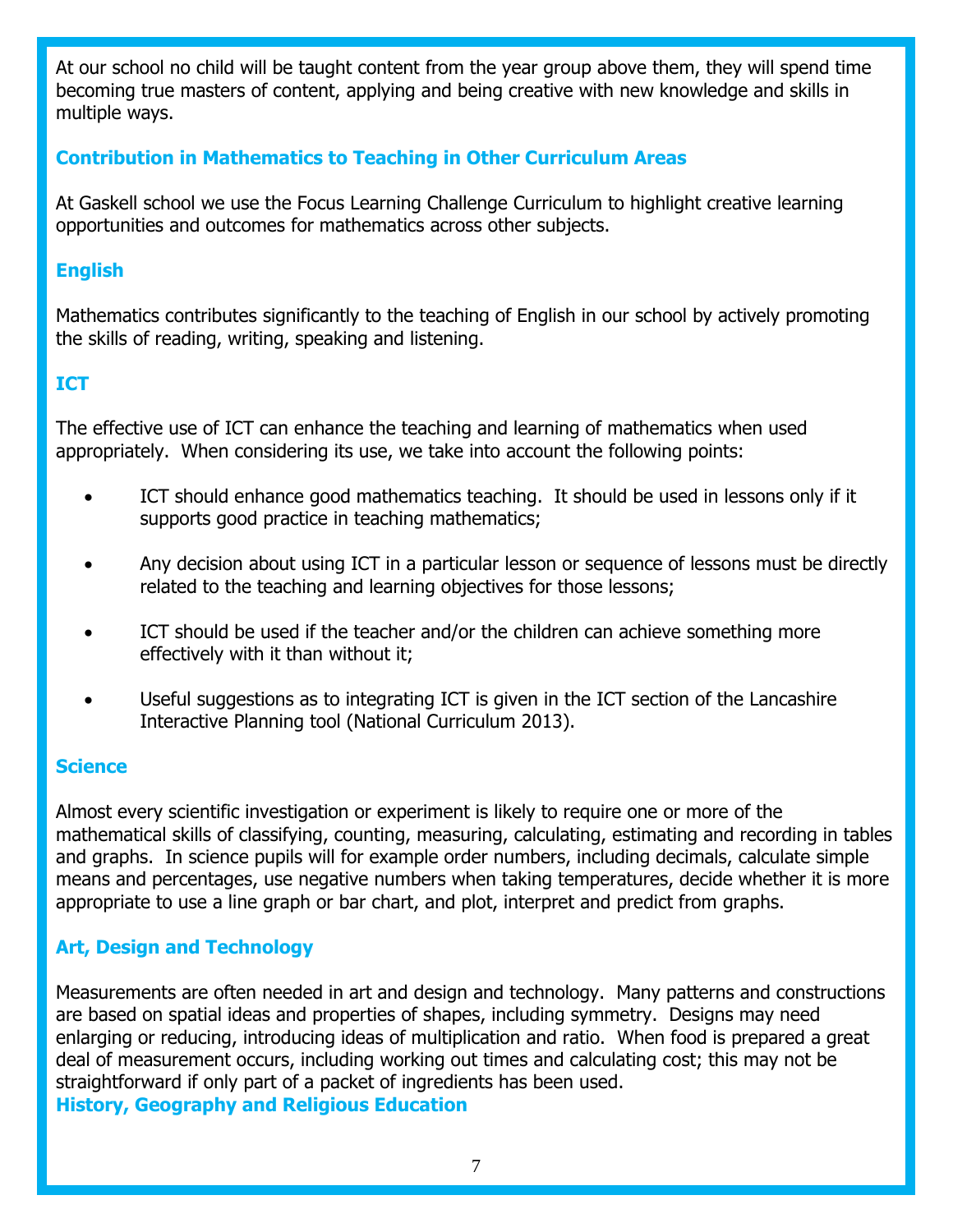In history and geography children will collect data by counting and measuring and make use of measurements of many kinds. The study of maps includes the use of co-ordinates and ideas of angle, direction, position, scale and ratio. The pattern of the days of the week, the calendar and recurring annual festivals all have a mathematical basis. For older children historical ideas require understanding of the passage of time, which can be illustrated on a time line, similar to the number line that they already know.

### **Physical Education and Music**

Athletic activities require measurement of height, distance and time, while ideas of counting, time, symmetry, movement, position and direction are used extensively in music, dance, gymnastics and ball games.

## **Personal, Social and Health Education (PSHE) and Citizenship**

Mathematics contributes to the teaching of personal, social and health education, and citizenship. The work that children do outside their normal lessons encourages independent study and helps them to become increasingly responsible for their own learning. The planned activities that children do within the classroom encourage them to work together and respect each other's views.

### **Computing**

The use of ICT enables children to use and apply their developing skills in Maths in a variety of ways. Younger children use ICT as a source of information and as a way of enabling them to present their completed work effectively. Older children use LBQ and purple mash to enhance learning. We encourage all children to use ICT as a resource for learning, whenever it is appropriate.

#### **Personal Development**

Maths contributes to the teaching of Personal Development, including SMSC and British Values. We encourage children to take part in class and group discussions on topical issues. Additionally, we encourage children to be open about their feelings and voice their worries; to solve their conflicts with friends. The teaching of Maths develops skills through which our children can give critical responses to the moral questions they meet in their work. The organisation of lessons allows children to work together and gives them the chance to discuss their ideas and results.

#### **Resources**

There is a range of resources to support the teaching of mathematics across the school. Staff are encouraged to use practical and visual models to support children's learning in mathematics. All classrooms have a wide range of appropriate practical apparatus. A range of audio visual aids are also available and a range of software is available to support mathematics work. We use WhiteRoseMaths to enhance teaching and learning.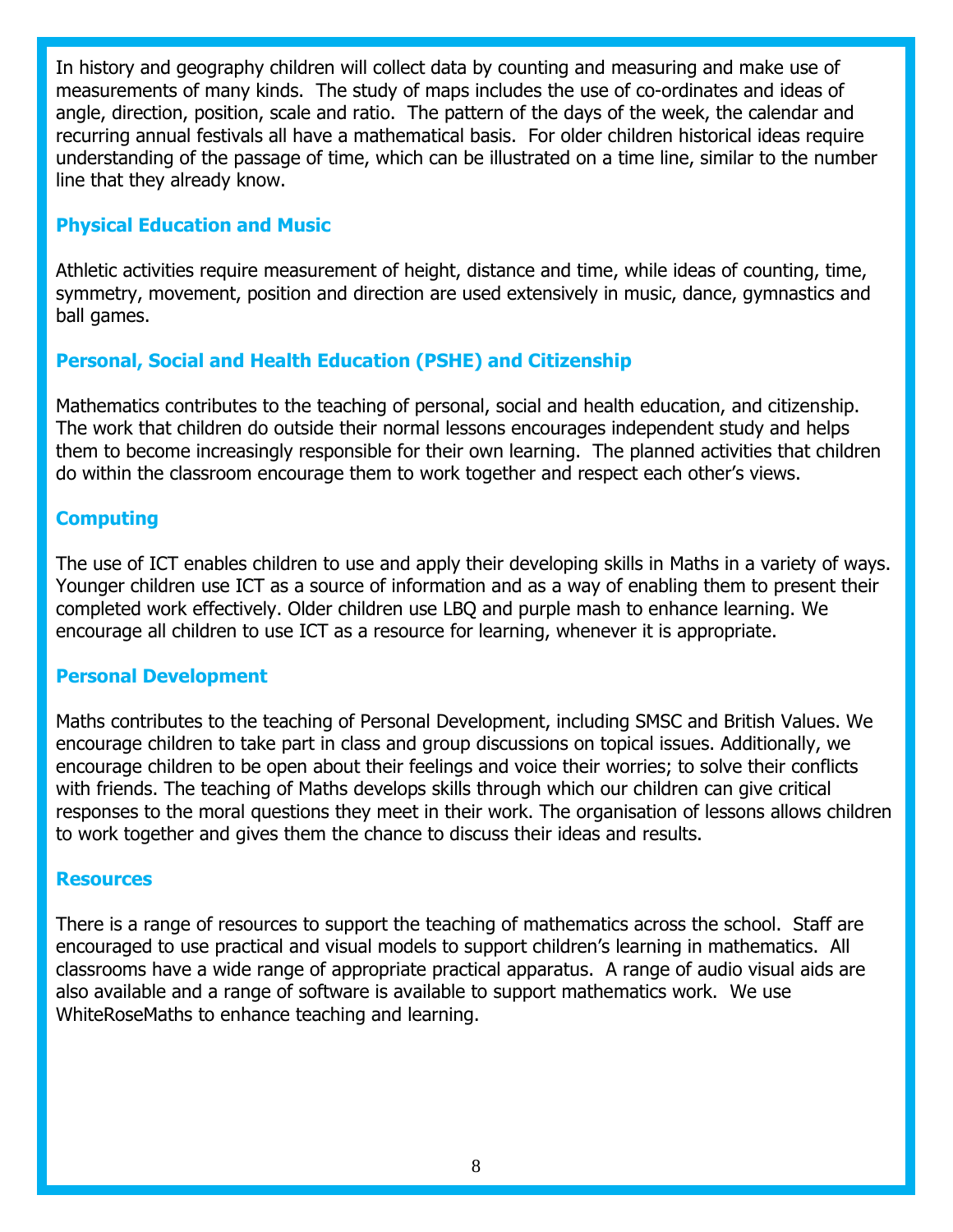### **Planning**

We use the National Curriculum (2014) to inform our planning and as the basis for implementing the statutory requirements of the programme of study for Maths, this in integrated in our Maths framework which ensures skills and knowledge are revisited and embedded. This is progressive throughout the Key stages. The National Curriculum for Maths objectives encompasses the breadth of what is taught. The planning process is explained in the Maths Offer document.

## **Evaluation and Monitoring**

Governors monitor coverage of National Curriculum subjects and compliance with other statutory requirements through:

- Such as school visits
- Meetings with the school council
- Teaching and Learning meetings with the Senior Leadership Team.

Senior Leaders and subject leaders monitor the way their subject is taught throughout the school by:

- Lesson observations
- Planning and Review meetings
- Project Reviews
- Book looks
- Coverage trackers
- Environment walks
- Learning Talks

Subject leaders also have responsibility for monitoring the way in which resources are stored and managed. The work of the Subject Leader also involves supporting colleagues in the teaching of Maths, being informed about the current developments in the subject, and providing a strategic lead and direction for the subject in the school.

#### **Interventions/inclusion/EAL**

Children are given the opportunity to access the interventions:

- One to One tutoring.
- Those children who need additional support to keep up or catch up, take part in monitored interventions.

#### **Responses to Children's Work**

We recognise the importance of responding to children's work, whether orally or in writing. We seek to encourage children by acknowledging positive achievements. This could include praise for use of a viable method even if the end results were incorrect. Children are frequently provided with next steps to support and enhance their understanding and make links between previous and future learning. Children are given opportunities, and actively encouraged, to explain their work to others